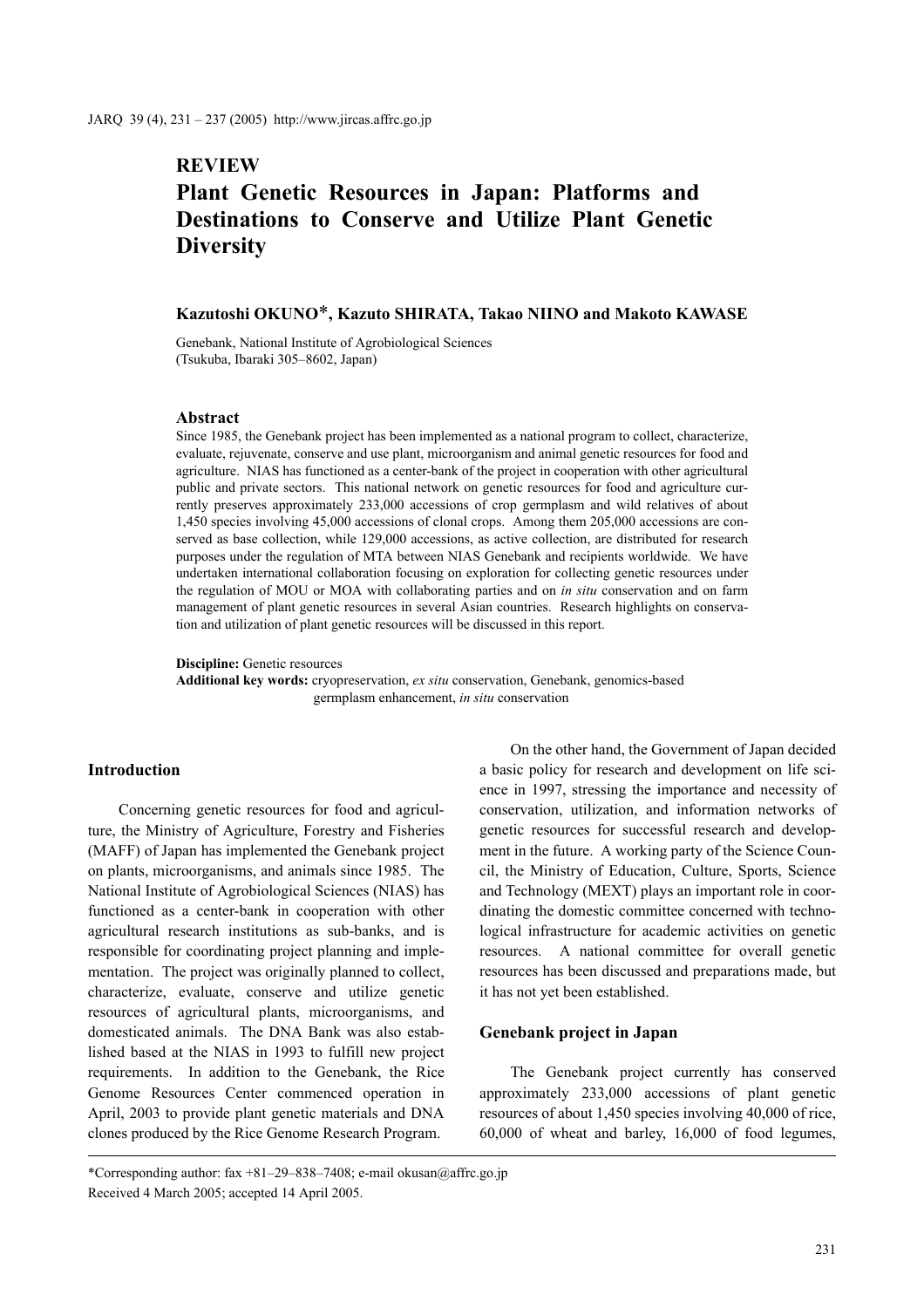## K. Okuno et al.

26,000 of vegetables and 10,000 of fruit trees (Table 1). A total of about 45,000 accessions of vegetatively propagated crops have been also conserved. The Genebank project has conserved 205,000 accessions for long-term storage (base collection) and 129,000 accessions for distribution to users as active collection. About 7,000–8,000 accessions have been annually distributed for research purposes (Table 2) under the regulation of MTA (Material Transfer Agreement) between NIAS Genebank and recipients. Passport data and evaluation data can be accessed through the website, http//www.gene.affrc.go.jp.

Japan has a rich source of plant genetic resources.

However, as with any country we are always looking for new sources of biotic and abiotic stress resistance/ tolerance, sources contributing to human health and nutrition, and other traits to improve plant genetic resources for food and agriculture. The international exchange of germplasm is a key to mining new resources and genes. In recent years we have developed various new mechanisms that take into account the different countries concerns over farmers' rights and intellectual property rights. Collaboration with countries that have highly restrictive policies on germplasm exchange has been depressed.

| Plant group                   | Total no. of accessions* |           |  |
|-------------------------------|--------------------------|-----------|--|
| Rice                          | 41,729                   | (30.912)  |  |
| Wheat & barley                | 61,187                   | (37, 254) |  |
| Legumes                       | 16,352                   | (12,358)  |  |
| Root & tuber Crops            | 8,423                    | (4,148)   |  |
| Cereals & industrial Crops    | 18,519                   | (10,279)  |  |
| Forage                        | 32,403                   | (15,919)  |  |
| <b>Fruit trees</b>            | 9,782                    | (4,669)   |  |
| Vegetables                    | 26,067                   | (10, 413) |  |
| Ornamental flowers            | 5,853                    | (490)     |  |
| Tea                           | 7.483                    | (1,350)   |  |
| Mulberry                      | 1,502                    | (875)     |  |
| Tropical & subtropical Plants | 417                      | (15)      |  |
| Other                         | 3,438                    | (383)     |  |
| Total                         | 233,155                  | (129,065) |  |

**Table 1. Number of accessions of plant genetic resources preserved in the Genebank project (31 December 2004)**

\*: Total number of accessions (base and working collections). Figure in parenthesis indicates number of active collections.

**Table 2. Number of plant genetic resources used to each purpose distributed from the Genebank project**

| Purpose                | 1994  | 1995           | 1996  | 1997  | 1998  | 1999  | 2000  | 2001   | 2002         | 2003         | Total  |
|------------------------|-------|----------------|-------|-------|-------|-------|-------|--------|--------------|--------------|--------|
| Characterization       | 1,679 | 736            | 808   | 1,562 | 3,528 | 3,287 | 3,297 | 18,641 | 5,256        | 6,115        | 44,909 |
| Screening              | 1,650 | 2,322          | 2,082 | 2,621 | 1,706 | 1,758 | 2,650 | 2,927  | 1,108        | 4,430        | 23,254 |
| Analysis of diversity  | 452   | 451            | 523   | 579   | 82    | 73    | 108   | 219    | 322          | 159          | 2,968  |
| Molecular research     | 402   | 370            | 217   | 198   | 268   | 1,147 | 527   | 2,314  | 242          | 180          | 5,865  |
| Breeding               | 388   | 155            | 695   | 373   | 408   | 274   | 466   | 690    | 277          | 332          | 4,058  |
| Physiological research | 1,436 | 784            | 593   | 905   | 597   | 64    | 147   | 618    | 227          | 890          | 6,261  |
| Direct application     | 22    | 403            | 80    | 50    | 18    | 5     | 28    | 5      | 14           | 23           | 648    |
| Bio-assay for disease  | 298   | 292            | 709   | 185   | 307   | 86    | 101   | 106    | 95           | 53           | 2,232  |
| Stress tolerant assay  | 388   | 734            | 118   | 269   | 372   | 295   | 33    | 266    | 419          | 48           | 2,942  |
| Exchange               | 13    | $\overline{c}$ | 28    | 4     | 12    | 64    | 11    | 14     | $\mathbf{0}$ | $\mathbf{0}$ | 148    |
| Other                  |       | 4              | 47    | 21    | 26    | 48    | 36    | 29     | 89           | 62           | 363    |
| Total                  | 6,729 | 6,253          | 5,900 | 6.767 | 7,324 | 7.101 | 7.404 | 25,829 | 8,049        | 12,292       | 93,648 |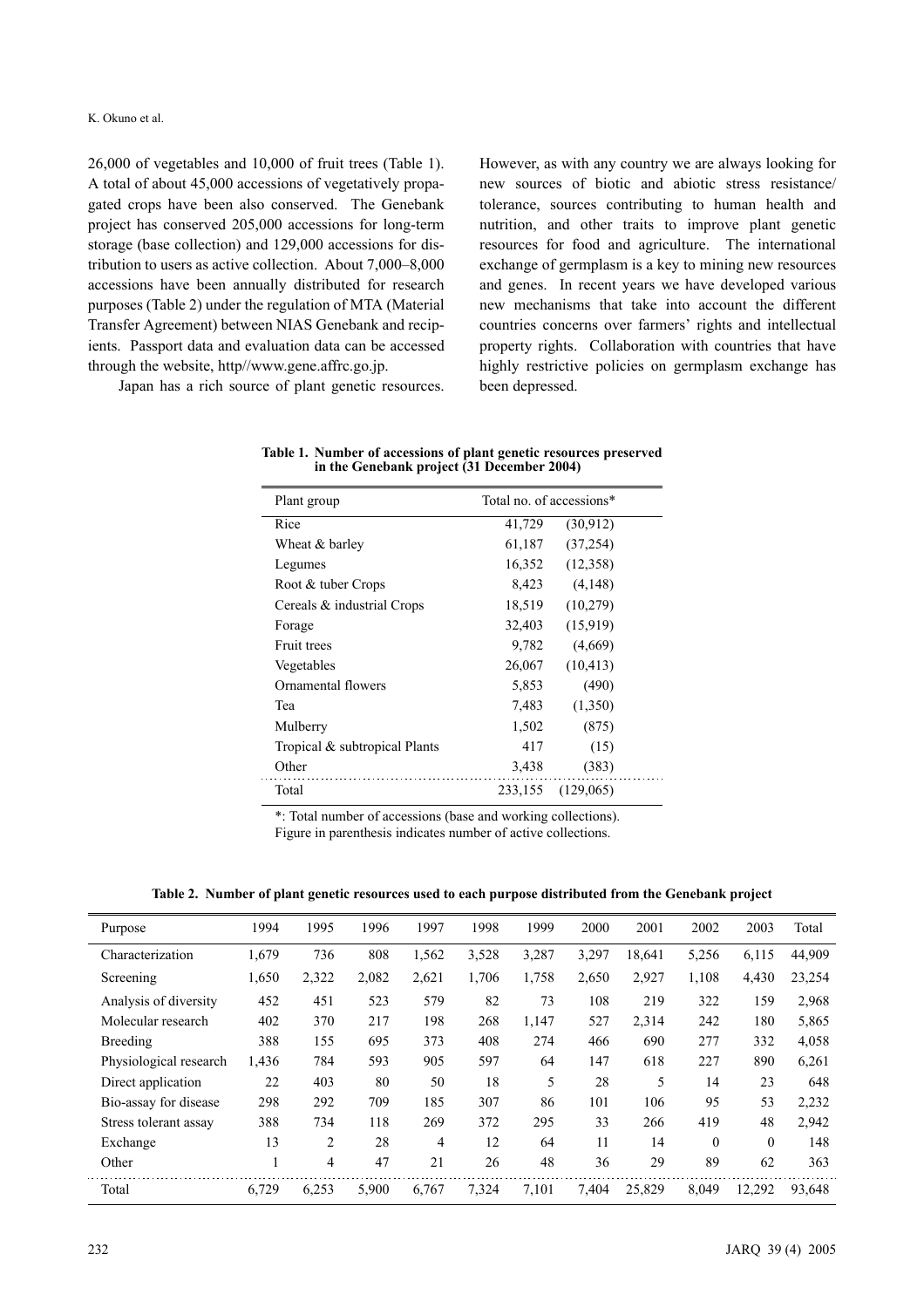## **International joint exploration and field survey for** *ex situ* **and** *in situ* **conservation of genetic resources**

The Genebank project has annually undertaken overseas exploration missions for collecting plant germplasm in collaboration with participating countries<sup>1</sup> (Table 3). Prior to the exploration, NIAS Genebank and the counterpart organizations have to discuss and settle some agreement about the implementation of the exploration plan and on the treatment of the genetic resources to be collected: Memorandum of Understanding (MOU), Memorandum of Agreement (MOA) and/or approval of work plan. After a cooperative exploration, the plant materials collected in each country are always divided into two sets: one set is transferred to Japan based on the Material Transfer Agreement (MTA) between Japan and the country, and the other set is conserved in the country of origin. This duplicated *ex situ* conservation of genetic resources is beneficial for users in both countries, and has been practiced since the beginning of the Genebank project long before the CBD. Such joint exploration can provide plant genetic resources, and serve as a good opportunity to initiate and enhance further development of research cooperation. Domestic explorations for collecting unique plant genetic resources have also been conducted within Japan<sup>1</sup>. In 2004, a collaborative exploration with USDA/ ARS was carried out to collect wild forms of small fruit trees indigenous to Hokkaido.

Particularly in the conservation of wild species, it is often difficult to preserve their diversity *ex situ* within

| Fiscal year | Region                      | Target crops                  |
|-------------|-----------------------------|-------------------------------|
| 1985        | Taiwan                      | Fruit trees                   |
|             | Italy, Hungary & Yugoslavia | Wheat barley & wild relatives |
|             | Papua New Guinea            | Sweetpotato & sugarcane       |
|             | Argentine Rep.              | Groundnut & maize             |
|             | Thailand                    | Soybean                       |
| 1986        | Morocco, Portugal & Spain   | Grasses                       |
|             | Thailand                    | Rice & vegetables             |
|             | Peru & Ecuador              | Wild Solanum & Ipomoea        |
|             | Tanzania                    | Millets, sesame & sorghum     |
| 1987        | Nigeria                     | Vegetables                    |
|             | Nepal                       | Food legumes                  |
|             | Morocco & Syria             | Wheat & barley                |
|             | Italy, Greece & Israel      | Fruit trees                   |
| 1988        | Nepal                       | Rhododendron & Lilium         |
|             | India                       | Sugarcane, tea & mulberry     |
|             | Argentine Rep.              | Alfalfa                       |
|             | Indonesia                   | Rice                          |
| 1989        | Algeria                     | Wheat & barley                |
|             | Malaysia & Thailand         | Sweetpotato                   |
|             | France & Italy              | Wine grape                    |
|             | Greece                      | Wild Tulipa & Allium          |
| 1990        | Morocco & Spain             | Wild Beta                     |
|             | Finland & Sweden            | Trifolium & timothy           |
|             | Thailand                    | Cultivated and wild rice      |
|             | Malaysia                    | Food legumes                  |
| 1991        | <b>USSR</b>                 | Cold temperate grasses        |
|             | Poland                      | Vegetables                    |
|             | Sri Lanka & Thailand        | Millets                       |
|             | Uruguay & Chile             | Sweetpotato & potato          |

**Table 3. A list of overseas exploration missions dispatched by the Genebank project since 1985**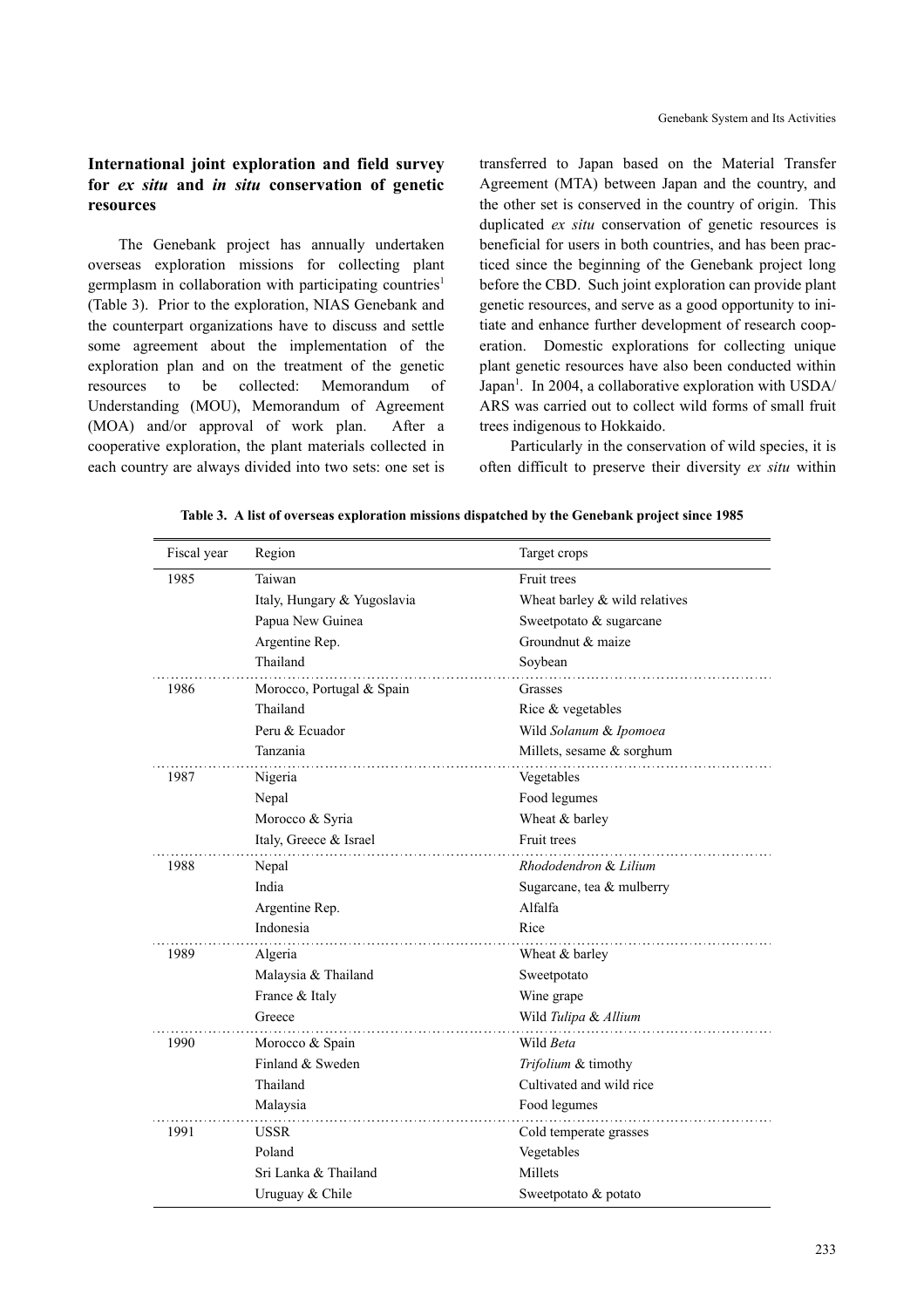| Fiscal year | Region                        | Target crops                              |
|-------------|-------------------------------|-------------------------------------------|
| 1992        | India                         | Sesame                                    |
|             | Madagascar                    | Rice                                      |
|             | Mexico                        | Mulberry                                  |
|             | <b>Brazil</b>                 | Pineapple                                 |
| 1993        | Ghana                         | Vegetables & legumes                      |
|             | Vietnam                       | Rice                                      |
|             | Vietnam                       | Legumes                                   |
|             | Ecuador & Bolivia             | Root crops                                |
| 1994        | Pakistan                      | Wheat & barley                            |
|             | The Philippines               | Sweetpotato                               |
|             | Vietnam                       | Taro                                      |
|             | Kazakhstan & Uzbekistan       | Wild Tulipa & Allium                      |
| 1995        | Bulgaria & Greece             | Oat & Medicago                            |
|             | Kenya                         | Wild Cucurbitaceae & Solanaceae           |
|             | Sri Lanka                     | Tea                                       |
|             | Paraguay & Bolivia            | Food legumes                              |
| 1996        | Poland, Czech Rep. & Slovakia | Grasses                                   |
|             | Vietnam                       | Rice                                      |
|             | Kenya                         | Sorghum                                   |
| 1997        | Kazakhstan                    | Allium                                    |
|             | Vietnam                       | Rice                                      |
|             | Vietnam                       | Citrus & loquat                           |
|             | Thailand                      | Tropical fruits                           |
| 1998        | Greece                        | Wheat & barley                            |
|             | Armenia & Georgia             | Fruit trees                               |
|             | Vietnam                       | Rice                                      |
|             | Vietnam                       | Citrus                                    |
| 1999        | Greece                        | <i><b>Brassica</b></i>                    |
|             | Thailand                      | Sugarcane                                 |
|             | Myanmar                       | Rice                                      |
|             | Spain                         | Citrus                                    |
| 2000        | Myanmar                       | Rice                                      |
|             | Vietnam                       | Legumes                                   |
|             | Myanmar                       | Buckwheat, Job's tear & elephant foot yam |
|             | Italy, France & Spain         | Grasses                                   |
| 2001        | Myanmar                       | Food legumes                              |
|             | Myanmar                       | Sorghum & other grasses                   |
| 2002        | Australia                     | Wild rice                                 |
|             | Myanmar                       | Food legumes                              |
|             | Vietnam                       | Tea                                       |
| 2003        | Russia & Azerbaijan           | Beet                                      |
|             | Turkey                        | Fruit trees                               |
|             | Vietnam                       | Tea                                       |
|             | Pakistan                      | Mulberry                                  |

**Table 3. A list of overseas exploration missions dispatched by the Genebank project since 1985** *(continued)*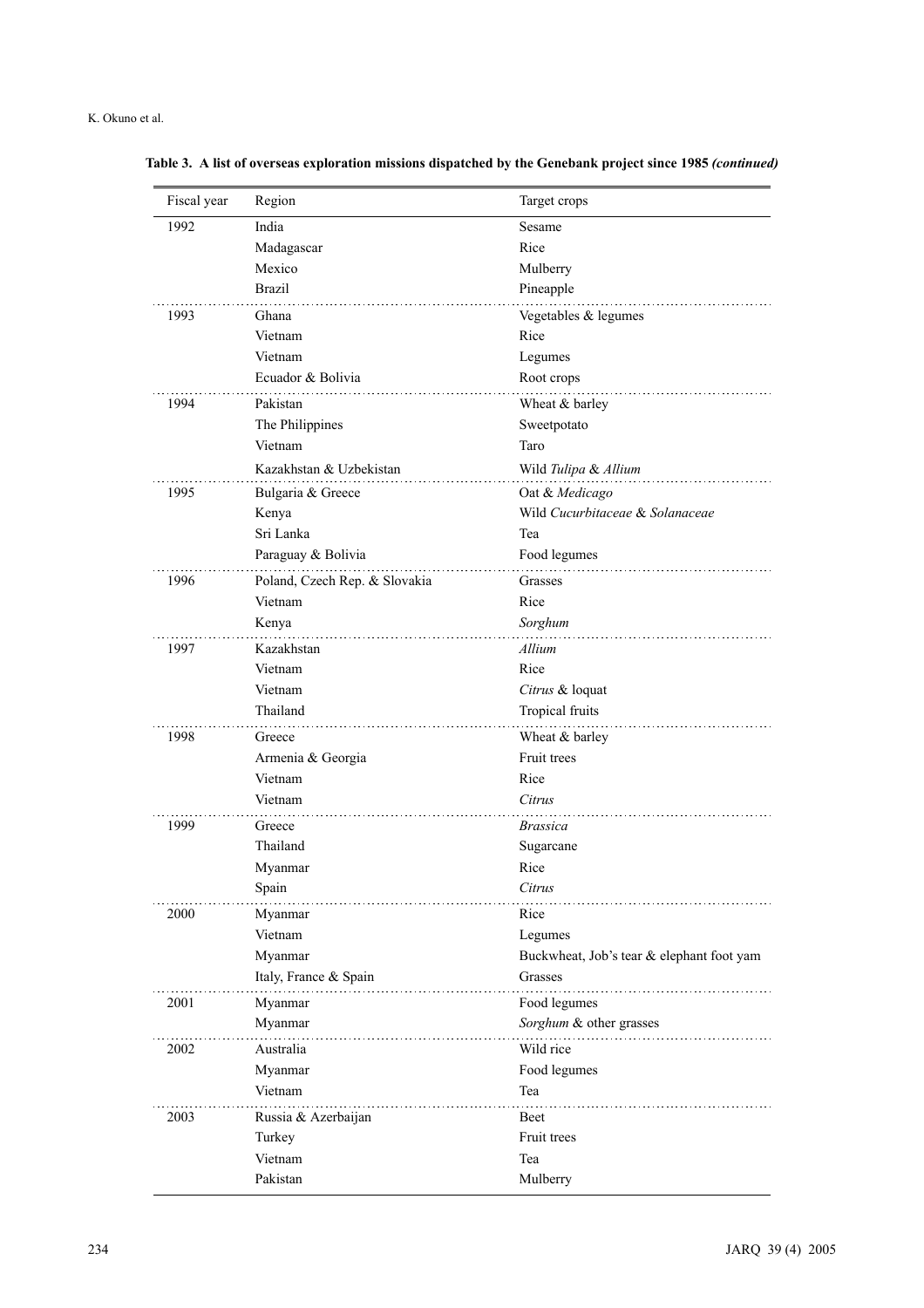Genebank System and Its Activities

genebanks, therefore *in situ* conservation is needed with proper monitoring. The Genebank project has a special program to encourage researchers in developing countries to survey and monitor the genetic diversity of natural populations and landraces on farmers' fields (Table 4). This helps *in situ* conservation of wild relatives and on farm management of cultivated plants and also assists capacity-building of researchers in developing countries. *In situ* conservation research activities of the project on wild legumes and wild rice had been undertaken in cooperation with the Plant Genetic Resource Centre (PGRC) of Sri Lanka for three years since 2000. Japanese researchers joined missions for monitoring genetic structures of wild *Vigna* species and wild *Oryza* species there, while Sri Lankan researchers, who participated in the program, could learn various knowledge and techniques of DNA analysis. An *in situ* conservation project on *Fagopyrum* species sponsored by the International Plant Genetic Resources Institute (IPGRI) was conducted in Nepal from 1999 to 2001 in a similar manner. The genetic diversity study was done on a wild species, *F. cymosum* using RAPD analysis, in which a site was successfully identified to harbor the most feasible population for *in situ* conservation of the species. Indonesian and Korean researchers participated in a program on sweet potato and *Perilla* species in 2003, respectively. The project started a joint field survey on some fruit trees in Xinjian Uygur Province, China and on rice, legumes and sago in Papua New Guinea in 2004 (Table 4).

## **Research highlights in conservation and utilization of plant genetic resources**

Future directions of genebank activities in relation to plant genetic resources are summarized as follows.

(1) For a genebank to be effective it is necessary to make full use of genomics to better understand and make germplasm more useful to plant breeders and other

germplasm users. It is currently called "allele mining" and genomics-based germplasm enhancement.

- (2) The core collection or genetically representative collections approach will be continued to pursue with those crops and wild relatives for which we have a comparative advantage in Japan.
- (3) We have been conducting research on *in situ* conservation because the complexity of genetic resources can only partly be accomplished *ex situ*. Results of our research have illustrated that natural populations (of wild species) and farmers varieties are far more genetically diverse than we previously realized.
- (4) Use of new technologies for genotyping traits, monitoring seed longevity, and enhancing cryopreservation will all be pursued.
- (5) While new biotechnologies are of value for characterization and evaluation, new information technologies are equally an important area of progress in our genebank system. One aspect focused on is illustrated databases that are benefiting from huge advances in digital, hardware and software technologies.

## **1. Genome-based research focuses on sustainable utilization of plant genetic diversity**

Advances in plant genomics give a great impact on discovery and use of cryptic genetic variation in plant genetic resources. As an example of what is currently called "allele mining", field resistance to rice blast in the Japanese upland rice cultivar has been analyzed<sup>2</sup>. Compared with true resistance based on the gene-forgene concept, field resistance is characterized by a susceptible infection type and is controlled by multiple genes. Field resistance allows effective control of a parasite under natural conditions and is considered to be durable when exposed to new races of the pathogens. Most of Japanese traditional upland rice cultivars express a high level of field resistance. However, they also have several undesirable traits which are barriers for the use of

| Fiscal year   | Region                        | Target crops                 |
|---------------|-------------------------------|------------------------------|
| 1996-1998     | Chile                         | Tomato                       |
| 1996-1997     | The Philippines               | Sweetpotato                  |
| 1999-2001     | Vietnam                       | Rice                         |
| $2001 - 2003$ | Indonesia                     | Sweetpotato                  |
| $2000 - 2002$ | Sri Lanka                     | Rice $&$ legumes             |
| $2002 -$      | Korea                         | Perilla                      |
| $2004 -$      | Xinjian Uygul Province, China | Apple, pear $&$ stone fruits |
| $2004 -$      | Papua New Guinea              | Rice, pulses $&$ sago palm   |

**Table 4. A summarized list of cooperative field survey projects**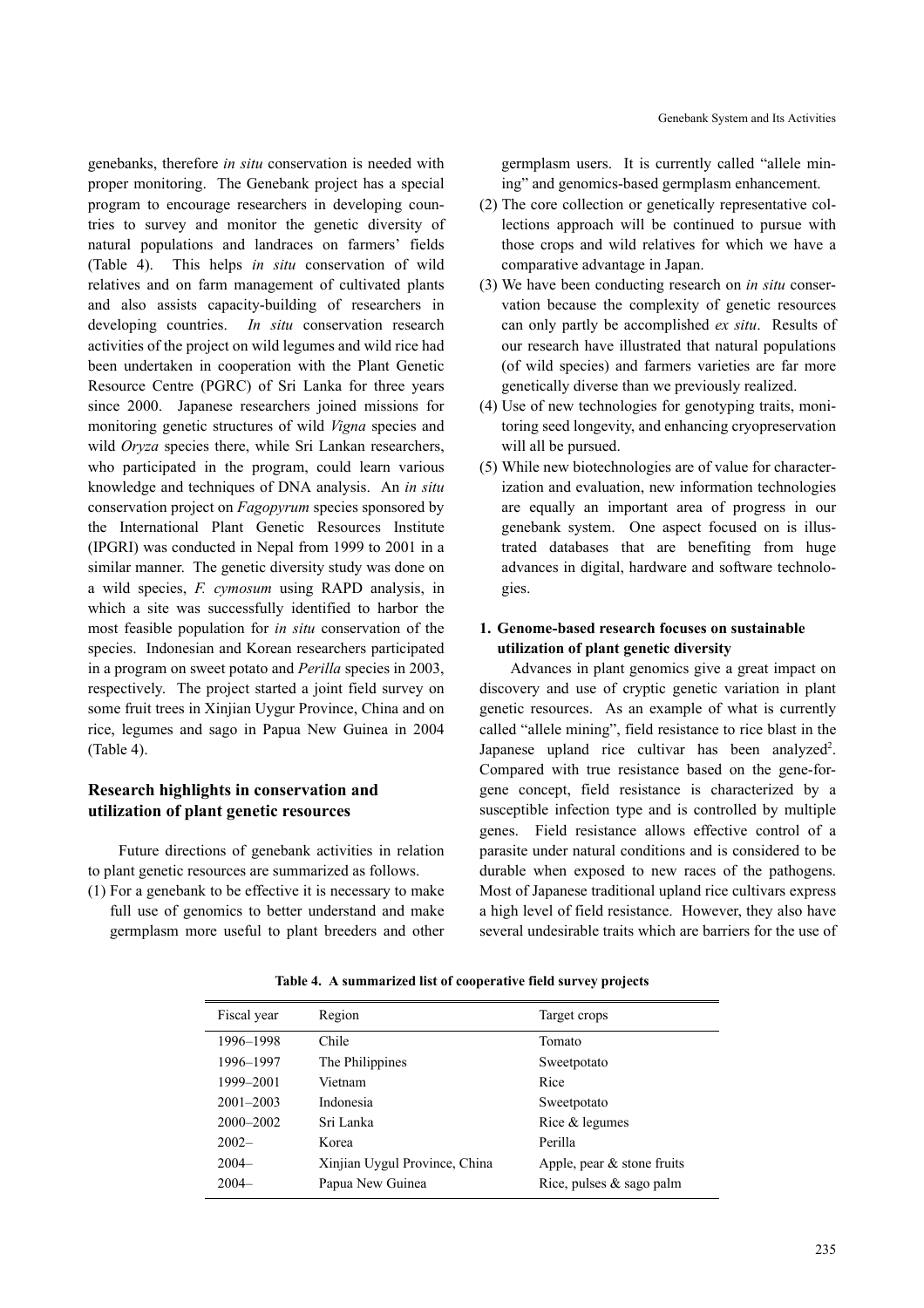Japanese upland rice. Using DNA markers mapped over 12 rice chromosomes, we detected three major QTL for field resistance to rice blast. The most effective QTL is located on chromosome 4 and the resistance controlled by alleles at this QTL is inherited by a single Mendelian factor, *pi21*. The *pi21* is much more effective on the expression of blast resistance compared with a dominant allele. Allele of upland rice (*pi21*) can beneficially enhance blast resistance of rice by DNA marker-assisted selection.

#### **2. Core collections of rice genetic resources**

We initiated to prepare core collections of plant genetic resources to promote sustainable use of genetic resources. Since 2004 we have distributed two kinds of core collections of Asian cultivated rice, *Oryza sativa*. One of the core collections of rice, world rice core collection, consists of 66 representative varieties selected from each of 66 clusters on UPGMA dendrogram based on 571 alleles at 184 RFLP marker loci over 12 rice chromosomes. The other core collection comprises 35 Japanese local varieties selected based on the analysis using 247 alleles at 32 SSR marker loci. These core collections are very useful bio-resources to exploit existing natural variations in genetic resources and to detect chromosomal locations of new alleles using linkage disequilibrium mapping.

#### **3. Cryopreservation of vegetatively propagated crops**

Cryopreservation of plant materials has proven to be a potentially ideal method for long-term preservation, because it requires a minimum of space, labor, medium and maintenance. Our field collections are maintained using the duplicated conservation system in principle. However, there are exceptions. These include crops such as the mulberry, rush and taro, which are maintained without duplication. Cryopreservation should be considered as a backup to field collections to insure against loss<sup>6</sup>. In this, we mean the priority of collections to be cryopreserved should be given to the "at risk" lines that have an increased chance of being lost from a collection.

One way of achieving successful cryopreservation of woody plants is the use of dormant winter buds. We developed the protocol for cryopreservation of mulberry winter buds<sup>4</sup>. This method with slight changes has been successfully applied to winter buds of deciduous woody trees such as the apple, pear, blueberry, raspberry, and persimmon. At present, in our genebank, about 450 *Morus* germplasm accessions within several species have been cryopreserved in liquid nitrogen tanks.

Alternative new cryogenic procedures based on vitrification have been described. These dramatically

increase applicability to a wide range of plant germplasm, especially in non-hardy materials and plants. For example, we developed a practical cryopreservation method of *in vitro* grown strawberry shoot tips by vitrification<sup>5</sup>. Using this protocol, we have already cryopreserved about 60 strawberry accessions. We have been also planning to start projects of practical cryopreservation of potato and rush by vitrification based protocols.

We intended that all genetic resources of vegetatively propagated crops stored using these cryopreservation methods should be backed up with field genebanks. The establishment of the national cryo-genebank in Japan is expected to be used for the germplasm of vegetatively propagated crops.

## **4. International collaborations on** *in situ* **conservation and on farm management of plant genetic resources**

Our staffs have participated in IPGRI collaborative projects on diversity analysis of Asian *Vigna*, perilla and Job's tears. The other project funded by IPGRI focused on *in situ* conservation of wild relatives of buckwheat. The Genebank project has also performed collaborative programs on *in situ* conservation or on farm management of crop germplasm and their wild relatives in Sri Lanka, Vietnam3 , Indonesia, Papua New Guinea and Xinjiang Province in China. These collaborative programs involve joint exploration missions, invitation of researchers from collaborating countries and molecular diversity analysis in Japan and workshops with the same insight as the program. In addition, Japan is an active partner with FAO and IPGRI. One aspect of Japan's commitment to the FAO Global Plan of Action is funding for the project on formation of national information sharing mechanisms and methodologies of *in situ* conservation of Plant Genetic Resources (PGR) in several Asian countries.

In our Genebank project, a system that allows us to develop illustrated germplasm databases has been developed as a PGR research tool. The components of the system are digital camera, photographic microscope and linked computer. This will be a valuable component of our documentation system since it enables us to record, for example, habitats and the complex structure of flowers. We think that illustrated databases play a particularly valuable role in the conservation and documentation of wild relatives of crops. *In situ* conservation is of particular value for conserving wild relatives of crops since they are difficult to conserve *ex situ* and often are unadapted to *ex situ* conditions. However, to develop sound *in situ* conservation systems good databases are important. A key question regarding wild relatives of crops is how they can be properly identified. Careful study over several years has enabled our scientists to build up an illustrated